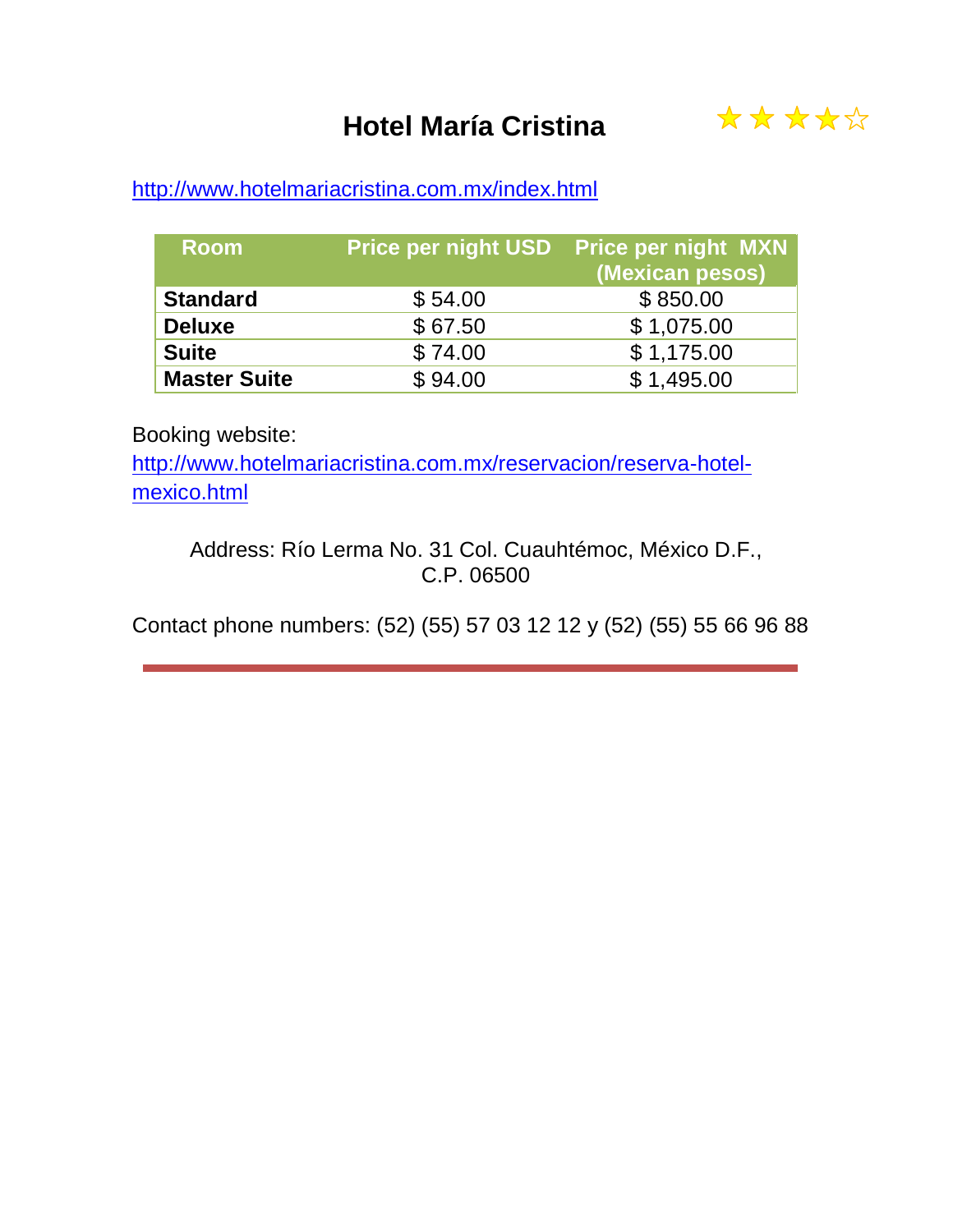

<http://www.hotelcasagonzalez.com/>

| <b>Rooms</b>  |                 | <b>USD/night</b> | <b>MXN/night</b> |
|---------------|-----------------|------------------|------------------|
| <b>Single</b> |                 | \$46.00          | \$730.00         |
|               | Double          | \$53.00          | \$845.00         |
| <b>Rooms</b>  | One or two beds | \$61.50          | \$979.00         |
|               | Triple          | \$70.00          | \$1110.00        |

Booking website:

[https://www.hotelbackoffice.com/hotel/index.php?uh=3dd0b572e6cced](https://www.hotelbackoffice.com/hotel/index.php?uh=3dd0b572e6ccedcb1b95e72018b3be) [cb1b95e72018b3be](https://www.hotelbackoffice.com/hotel/index.php?uh=3dd0b572e6ccedcb1b95e72018b3be)

Address: Calle Río Sena #69, Cuauhtémoc, 06500 Ciudad de México, D.F.

Contact phone number: 01 55 5514 3302 Free phone call from México: 1-800-269-4398 Free phone call from USA and CANADA: 888-271-3855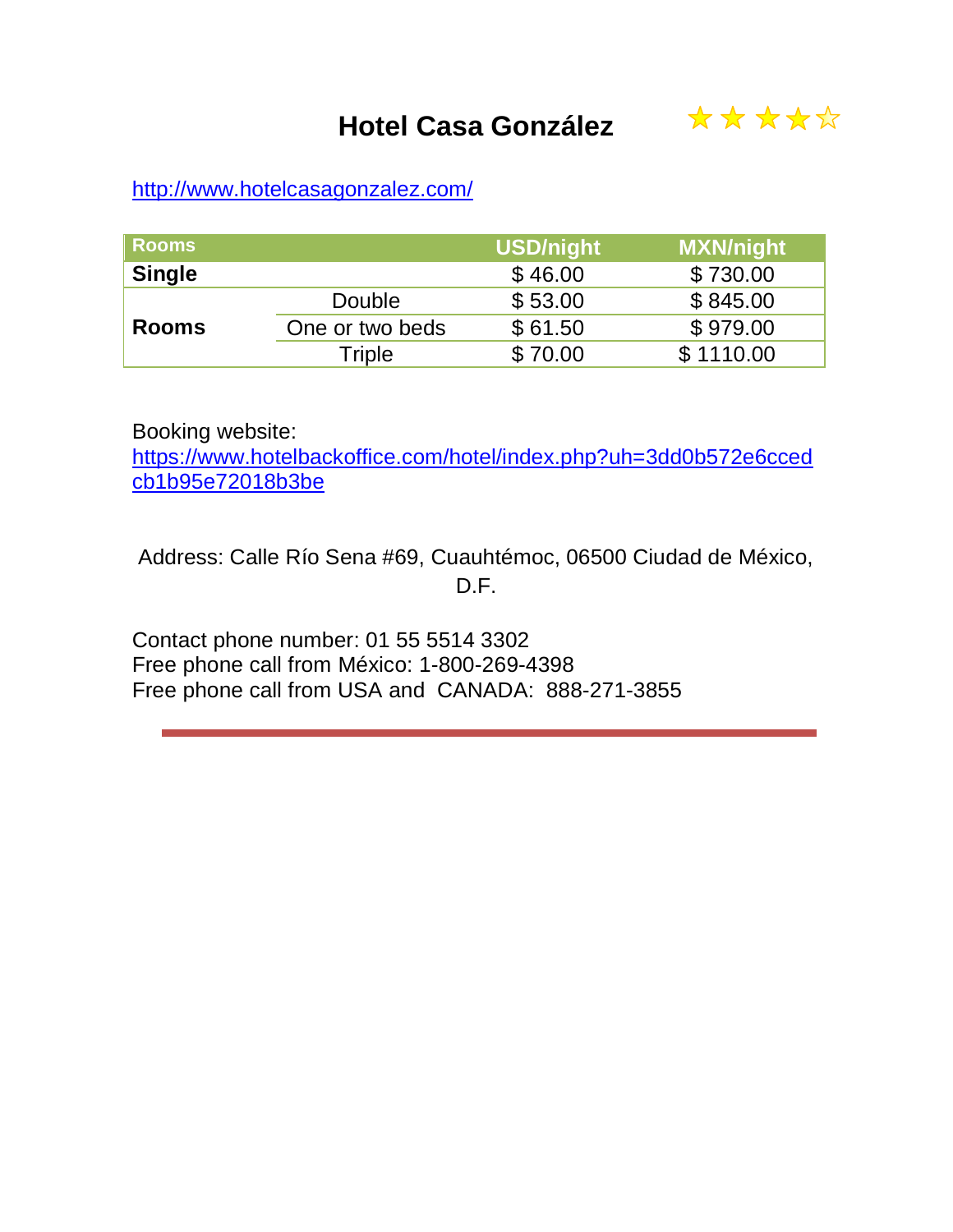## **Hotel Brasilia**



<http://www.hotel-brasilia.com.mx/>

| <b>Rooms</b>              | <b>USD/night</b> | <b>MXN/night</b> |
|---------------------------|------------------|------------------|
| <b>Single</b>             | \$38.00          | \$600.00 pesos   |
| <b>Standard King</b>      | \$44.00          | \$700.00 pesos   |
| <b>Executive Suite</b>    | \$53.50          | $$850.00$ pesos  |
| <b>Suite with Jacuzzi</b> | \$63.00          | \$1,000.00 pesos |

Email for information: [hbrasiliareservas@gmail.com](mailto:hbrasiliareservas@gmail.com)

Address: Av. de los Cien Metros Núm. 4823 Col. Ampliación Panamericana México, D.F

Contact phone number: (52-55) 5587-8577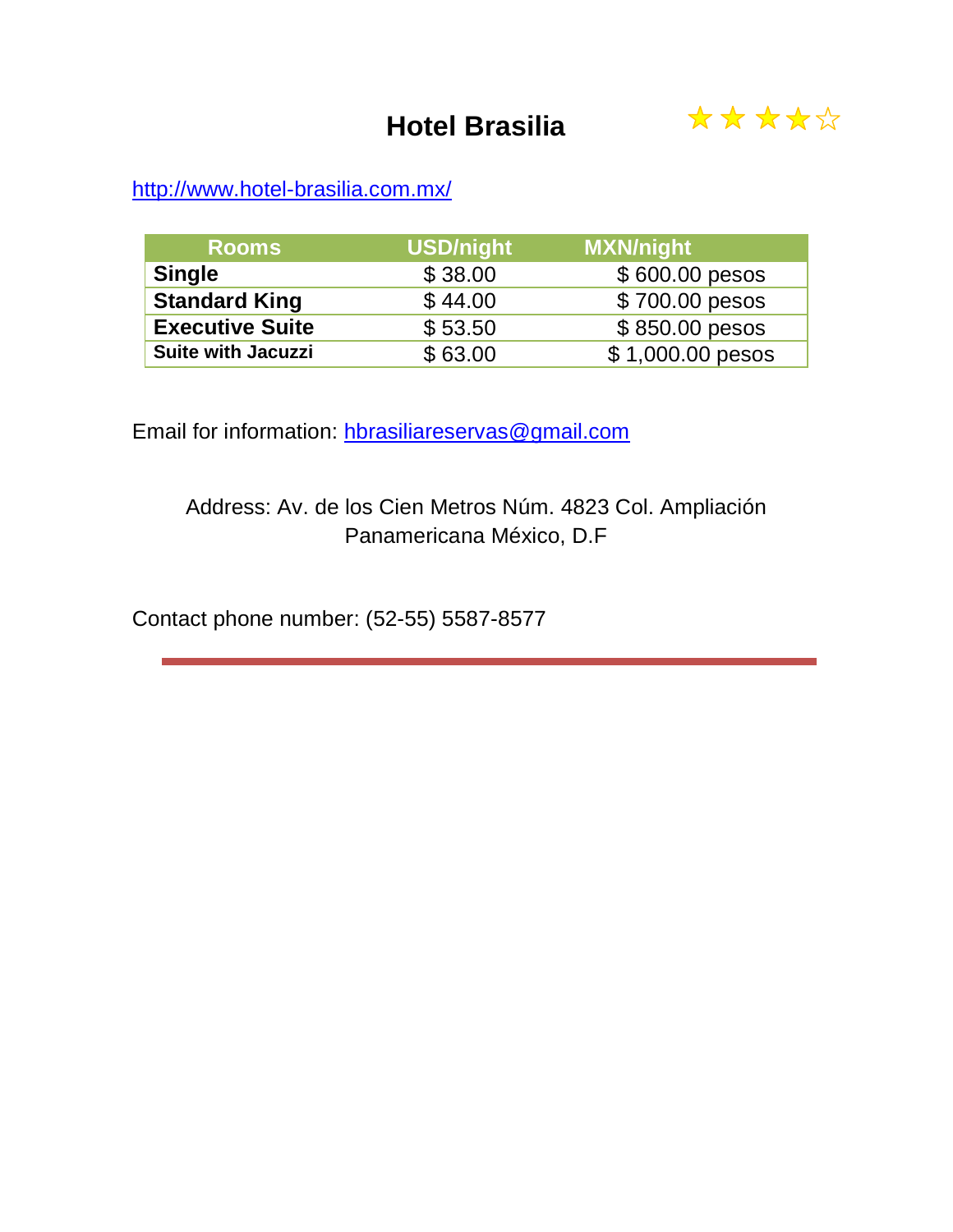# **Hotel City Express Buenavista**



[https://www.cityexpress.com/es/hoteles-Mexico/MX/Distrito-Federal-](https://www.cityexpress.com/es/hoteles-Mexico/MX/Distrito-Federal-14/Ciudad-de-Mexico-27/City-Express-Buenavista-57)[14/Ciudad-de-Mexico-27/City-Express-Buenavista-57](https://www.cityexpress.com/es/hoteles-Mexico/MX/Distrito-Federal-14/Ciudad-de-Mexico-27/City-Express-Buenavista-57)

| Type of room          | <b>USD/night</b> | <b>MXN/night</b> |
|-----------------------|------------------|------------------|
| <b>Single</b>         | \$78.00          | \$1,243.55       |
| <b>Double</b>         | \$78.00          | \$1,243.55       |
| <b>Suite</b>          | \$102.00         | \$1,624.35       |
| <b>Doble Superior</b> | \$91.00          | \$1,445.85       |

Booking website: https://www.cityexpress.com/es/hoteles-Mexico/MX/Distrito-Federal-14/Ciudad-de-Mexico-27/City-Express-Buenavista-57

> Address: Avenida de Los Insurgentes Norte 226, Cuauhtémoc, Col Santa María la Ribera, 06400 Ciudad de México, D.F.

Contact phone number: (52) 01 55 1946 0840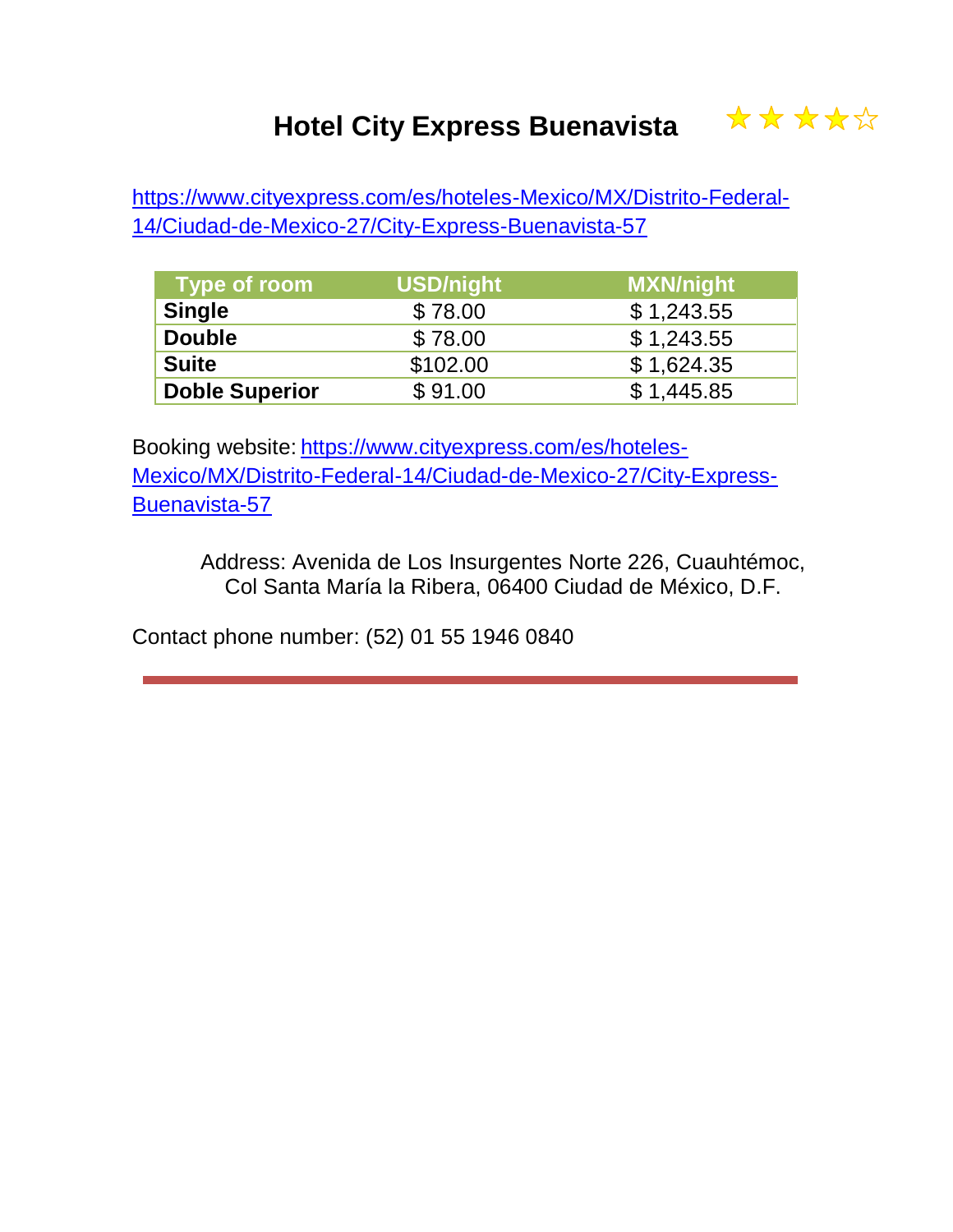## **Hotel Plaza Florencia**



#### <http://plazaflorencia.com.mx/plaza-florencia/>

| Type of room           | USD/night  | <b>MXN/night</b> |
|------------------------|------------|------------------|
| <b>Standard single</b> | $$63.00*$  | $$1000.00*$      |
| <b>Standard double</b> | \$63.00    | \$1000.00        |
| <b>Junior Suite</b>    | $$85.00**$ | $$1350.00**$     |

\*Including breakfast the price is: \$1,200.00 MXN or \$75.50 USD

\*\*Bed and breakfast for 2 people

\*\*\* Internet reservations could increment the cost 1 o 2 dollars. Phone call reservations will respect the prices on the table.

Email for reservations: reservaciones@plazaflorencia.com.mx

Address: Florencia No. 61 Col. Juárez, Del. Cuauhtémoc. C.P. 06600. Entre Liverpool y Londres, a tres calles del Ángel de la Independencia

Contact phone number: 01800 - 7172 – 938 | 5242 -4700